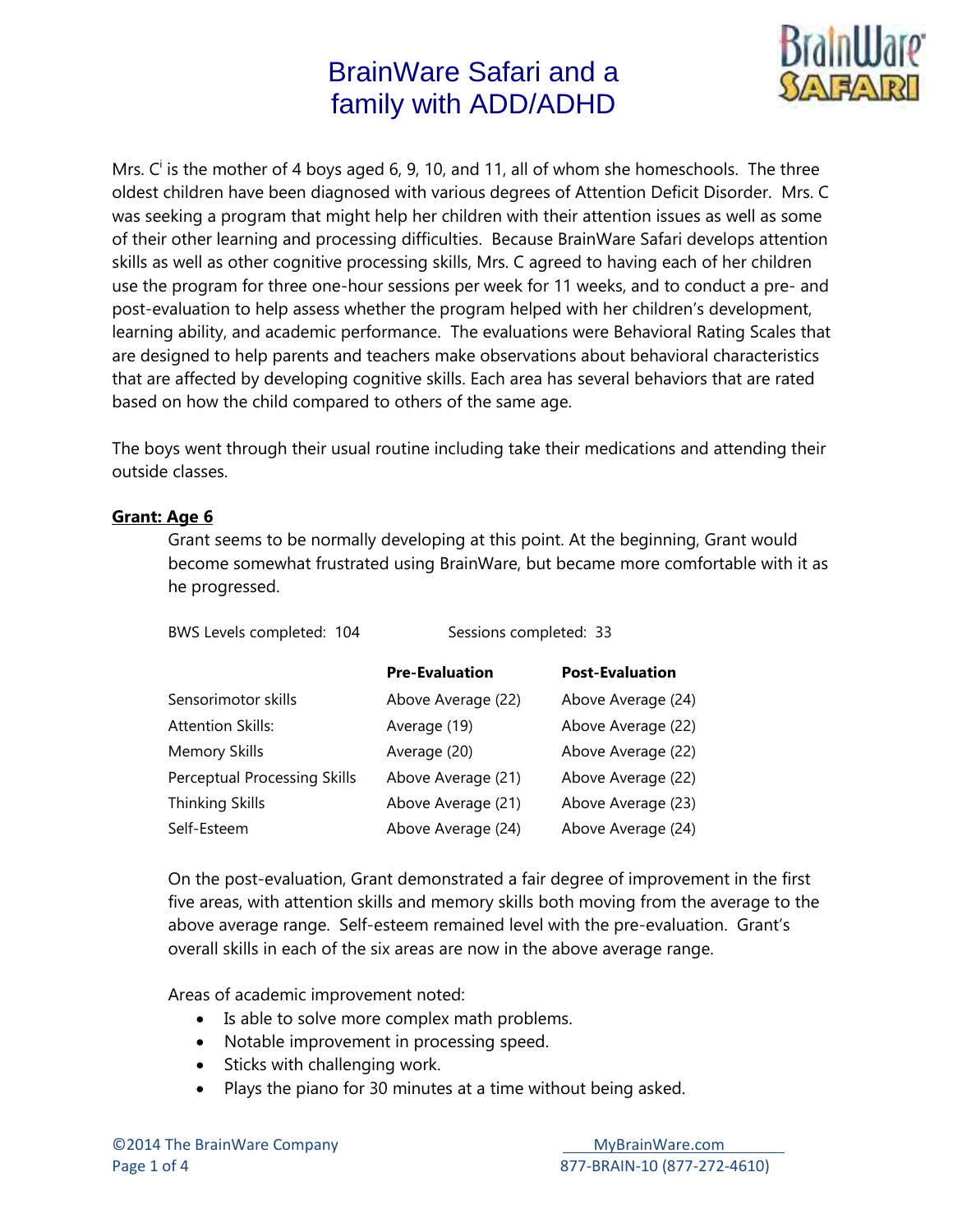

- Works on more difficult music without it being assigned.
- Works ahead on school tasks.
- Improved reading.
- Greater confidence in spelling ability.

#### **Kelvin: Age 9**

Kelvin was initially diagnosed with inattentive ADD, but may be anxiety-driven ADD. Ritalin was effective at times but not always. They recently switched to Straterra. He has a history of anxiety issues.

| BWS Levels completed: 118              | Sessions completed: 31              |                        |  |
|----------------------------------------|-------------------------------------|------------------------|--|
|                                        | <b>Pre-evaluation</b>               | <b>Post-evaluation</b> |  |
| <b>Attention Skills:</b>               | Below Average (12)                  | Average (20)           |  |
| <b>Memory Skills</b>                   | Significantly Above Average<br>(26) | Above average (22)     |  |
| Perceptual Processing<br><b>Skills</b> | Below Average (13)                  | Average (19)           |  |
| <b>Thinking Skills</b>                 | Average (20)                        | Above average (23)     |  |
| Life Management Skills                 | Average (18)                        | Average (19)           |  |

Self-Esteem **Average (16)** Above Average (21)

On post-evaluation, Kelvin made very good improvement in attention skills and good improvement in perceptual processing and self-esteem. The post-evaluation was not completed for Kelvin until February 2008, approximately three months after he completed the 11 weeks with BrainWare.

Kelvin was the most difficult to evaluate. He did improve in his ability to do some work independently. There also is improvement in attentiveness when distractions are present but this does not seem to be consistent. He has good days and bad days for attentiveness. He does seem to have more concern for completing his homework completely and properly.

Areas of academic improvement noted:

- His spelling has improved.
- His mental math skills seem improved although he is not as independent as his mother would like.

### **Peter: Age 10**

Peter has been diagnosed with ADD. When unmedicated, he talks non-stop, makes irritating noises, annoys his brothers (and mother), and doesn't accomplish the task at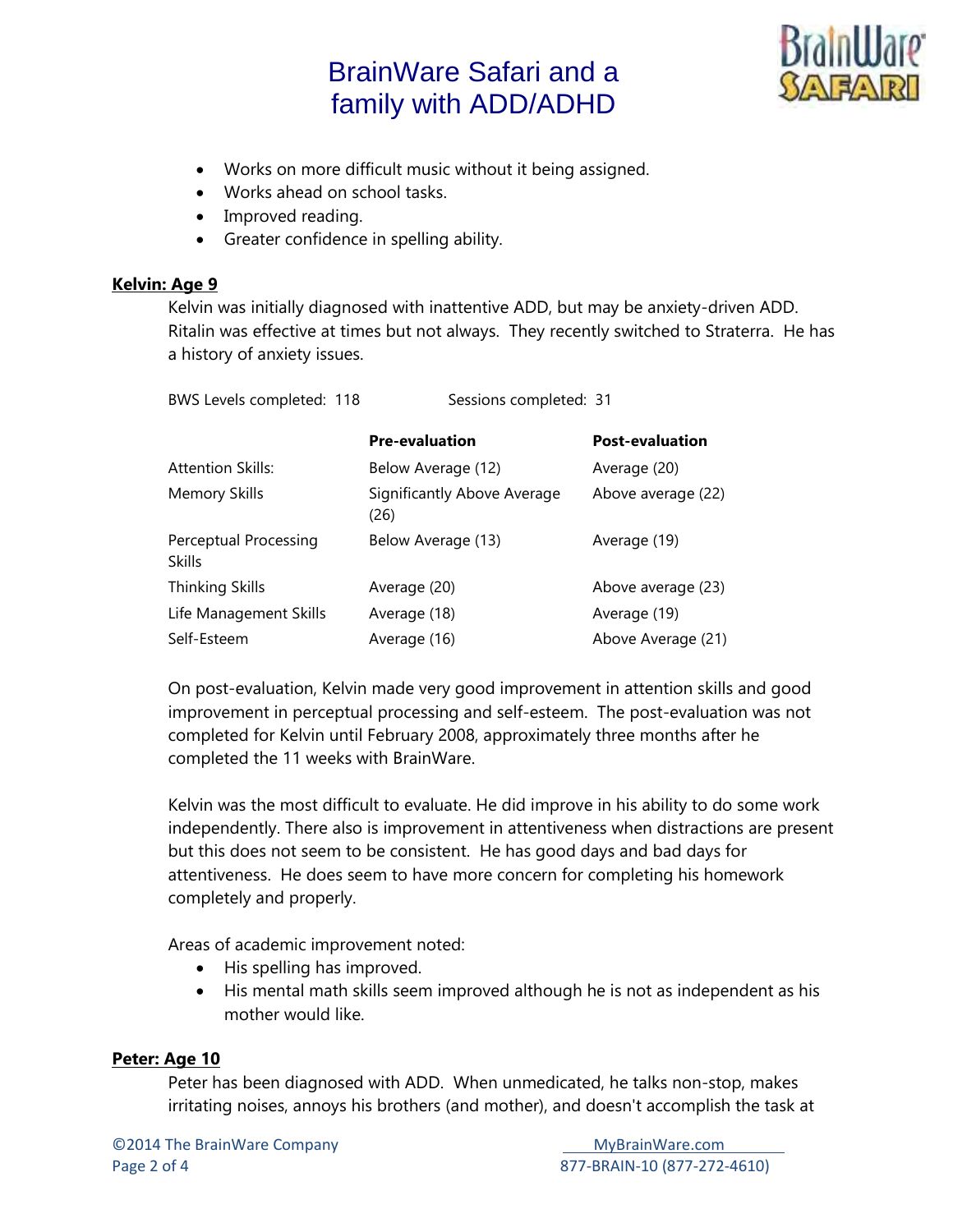

hand. In the morning, before he takes his medication, he will not stay seated to eat, and won't brush his teeth or get dressed without many reminders. When he has taken his medication, he focuses and is an independent learner.

| BWS Levels completed: 162    | Sessions completed: 38 |                                  |
|------------------------------|------------------------|----------------------------------|
|                              | <b>Pre-evaluation</b>  | <b>Post-evaluation</b>           |
| <b>Attention Skills:</b>     | Below Average (15)     | Above Average (24)               |
| <b>Memory Skills</b>         | Above Average (21)     | Significantly Above Average (26) |
| Perceptual Processing Skills | Above Average (23)     | Significantly Above Average (26) |
| <b>Thinking Skills</b>       | Above Average (25)     | Above Average (23)               |
| Life Management Skills       | Average (16)           | Above Average(21)                |
| Self-Esteem                  | Average (18)           | Above Average (24)               |

On the post-evaluation, Peter made very good improvement in attention skills, while showing good improvement in memory, life management and self-esteem. He showed a fair degree of improvement on processing skills. His thinking skills decreased slightly on this evaluation; however they remained in the above average range. As a result, Peter was able to perform at the above average level in all skill areas on the post-evaluation.

Peter generally seemed to find BrainWare Safari easy until reaching the most difficult levels of the program.

Areas of academic improvement noted:

• Mentally able to solve more complex math problems.

#### **Benedict: Age 12**

Benedict has been diagnosed with inattentive ADD. He is rule-oriented and aims to please, so behavior is not an issue. He doesn't take his medicine at all during the summer. He is very perceptive and aware of his issues, and he works hard to compensate for his inattentiveness. He takes Ritalin when he has a full school day, although he does not like taking it.

BWS Levels completed: 162 Sessions completed: 29

| <b>Pre-evaluation</b> |  |
|-----------------------|--|
|-----------------------|--|

Attention Skills: The Below Average (13) Above Average (22) Memory Skills Above Average (21) Above Average (25) Perceptual Processing Skills Below Average (12) Above Average (22) Thinking Skills **Average (20)** Above Average (24)

**Post-evaluation**